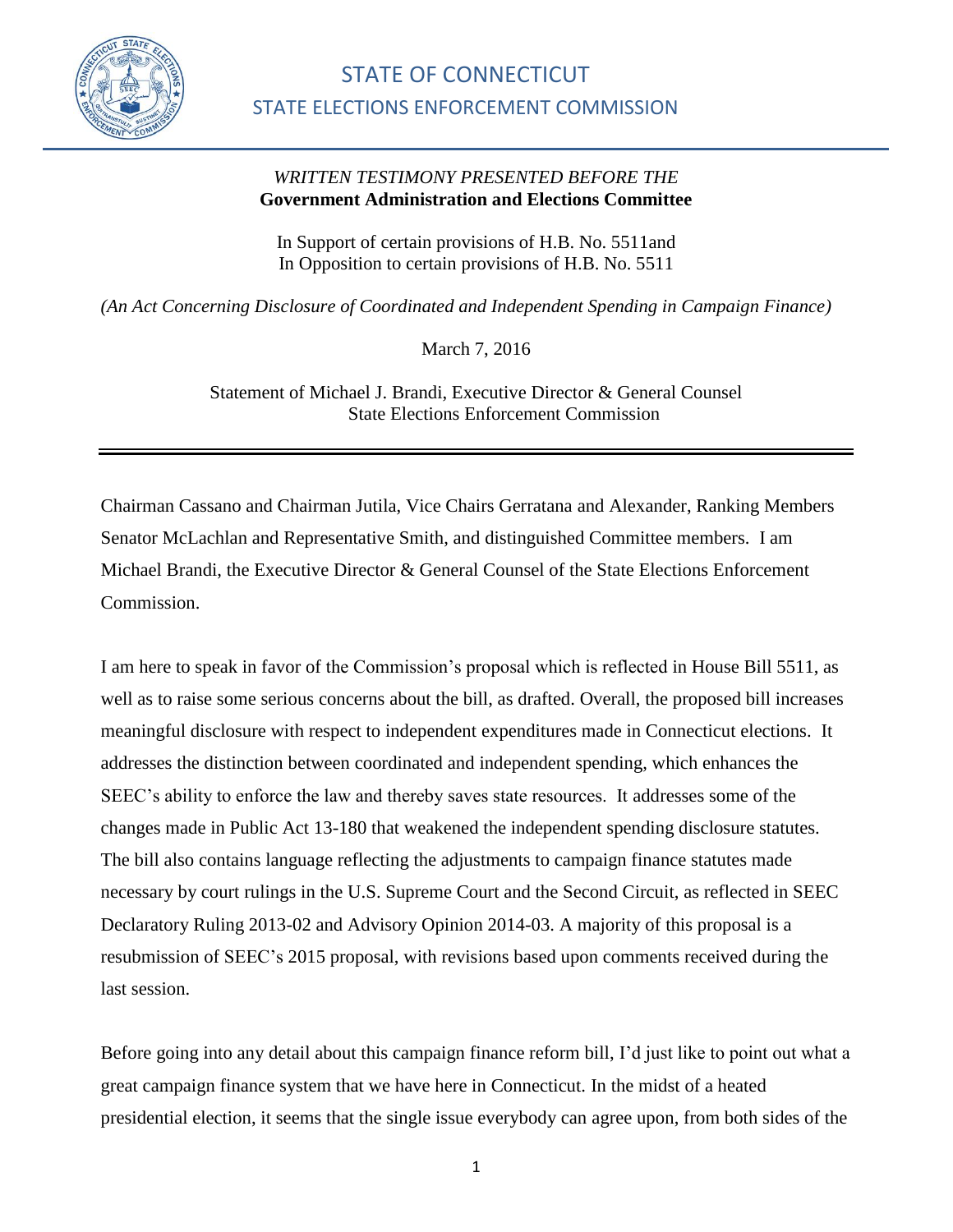aisle, is that the campaign financing system in our country is broken. There was a recent New York Times/CBS News poll that showed that Americans of both parties fundamentally reject the flood of money in elections made possible by the [Supreme Court'](http://topics.nytimes.com/top/reference/timestopics/organizations/s/supreme_court/index.html?inline=nyt-org)s *Citizens United* ruling and other court decisions and that the public now favors a sweeping overhaul of how political campaigns are financed. The findings in the poll reveal deep support among both Republicans and Democrats for ways to restrict the influence of special interest money, including limiting the amount of money that can be spent by [SuperPACs](http://topics.nytimes.com/top/reference/timestopics/subjects/c/campaign_finance/index.html?inline=nyt-classifier) and forcing more public disclosure on groups that are now permitted to spend in elections without disclosing the names of their donors.

Here in Connecticut, we are already doing just that. So we should be proud of what we have here in this state, knowing that the rest of the country is aspiring to make the same progress we have made.

Not that we can rest. Money finds its way in, and there are always people seeking to influence elections and legislative outcomes by deploying large sums of money, and so we know that it requires constant vigilance and that we must keep our laws up to date and responsive to current circumstances. That is what this bill, as it was proposed, tried to do.

Specifically, the bill:

- Increases disclosure of independent spenders by drilling down though the "dark money" to see where the money really comes from. It eliminates loopholes found in previous legislation.
- It makes a meaningful attempt to shut down the shell game of surrogate groups acting like independent SuperPACs;
- It adopts the "coordinated spender" language being proposed at the national level as a means to clarify the line between coordinated and independent expenditures, making it easier for campaigns to comply by delineating which groups making expenditures can be considered truly "independent" and which cannot;
- It prevents groups for whom the candidate fundraises from making independent expenditures to benefit the candidate from the funds the candidate raised, unless those funds are completely segregated;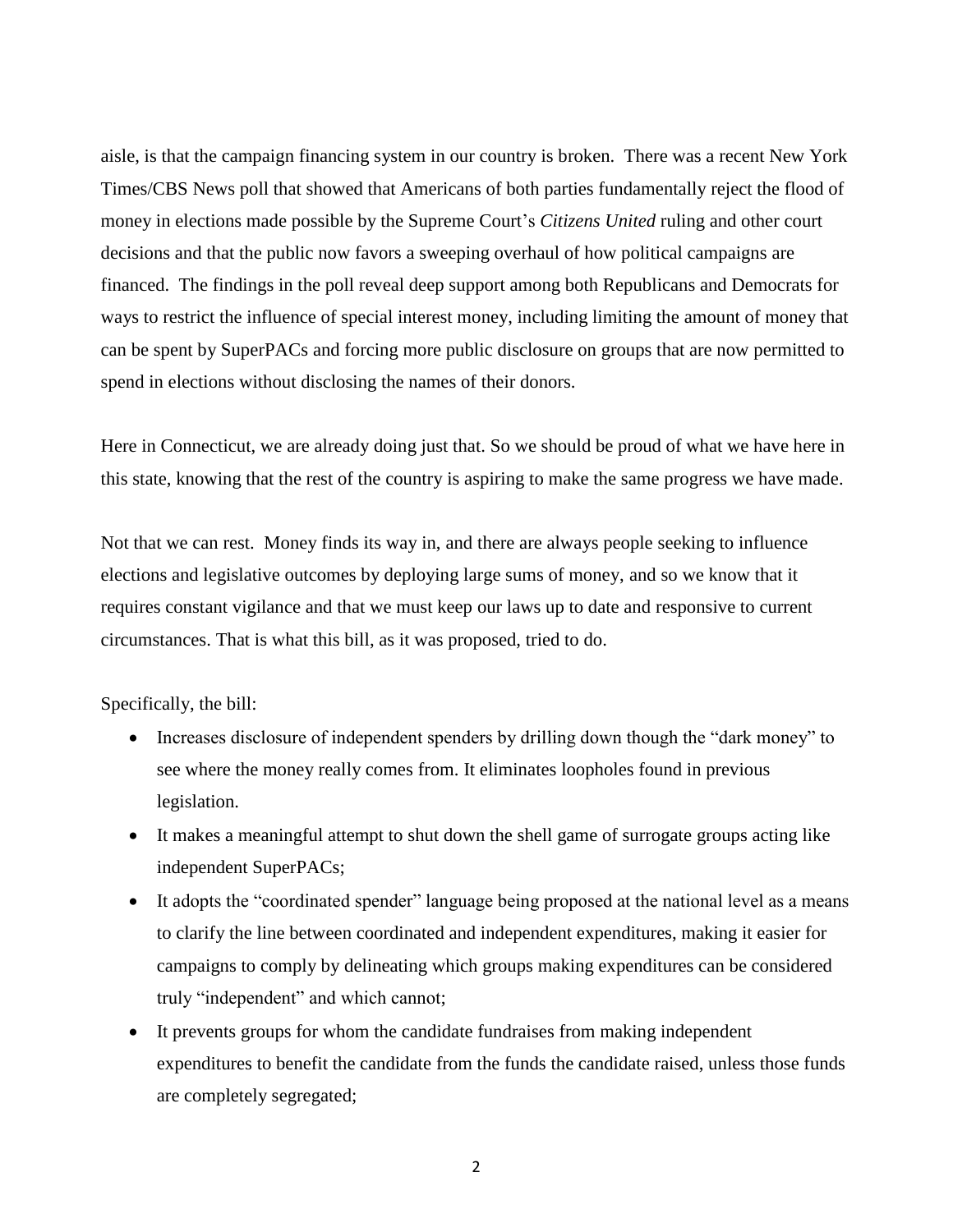- It prevents groups formed by family members of the candidate from making independent expenditures to benefit the candidate;
- It improves meaningful disclosure by requiring more and better information from independent spenders;
- It increases penalties for non-reporting independent spenders;
- Rolls back the changes in Public Act 13-180 that weakened the Commission's ability to enforce the line between independent and coordinated expenditures;
- Codifies a system for creating independent expenditure political committees that was outlined in the Commission's Declaratory Ruling 2013-02, which addressed the Second Circuit's *Walsh* decision, regarding the allowance of unlimited contributions to independent expenditure only political committees;
- Codifies the guidance issued by the Commission in Advisory Opinion 2014-03 addressing the U.S. Supreme Court's *McCutcheon* decision, regarding aggregate limits for individual contributors;
- Creates a clear, safe harbor for debate related communications; and
- It also addresses a concern raised by candidates in the last election that reimbursements to party committees for headquarters and communications were not allowed by CEP candidates. This bill will allow that to happen.

Much of the proposal is derived from ones that are being proposed in other jurisdictions. It incorporates the model legislation prepared by Democracy 21 and builds on federal legislation dealing with these issues including H.R. 425, the Stop Super PAC-Candidate Coordination Act. These federal proposals aim to prohibit coordination between outside spenders and candidates, and outside spenders and parties, and to restrict individual candidate Super PACs. It represents the most forward thinking response to *Citizens United* currently being proposed. We can do this in Connecticut and ensure that Connecticut's disclosure laws remain among some of the most effective and meaningful in the nation. As we noted in testimony on Senate Joint Resolution No. 33, the petition to Congress to convene a constitutional convention to address *Citizens United*, the Commission's campaign finance proposal offers a more immediate solution, within the ability of this legislature to adopt this session.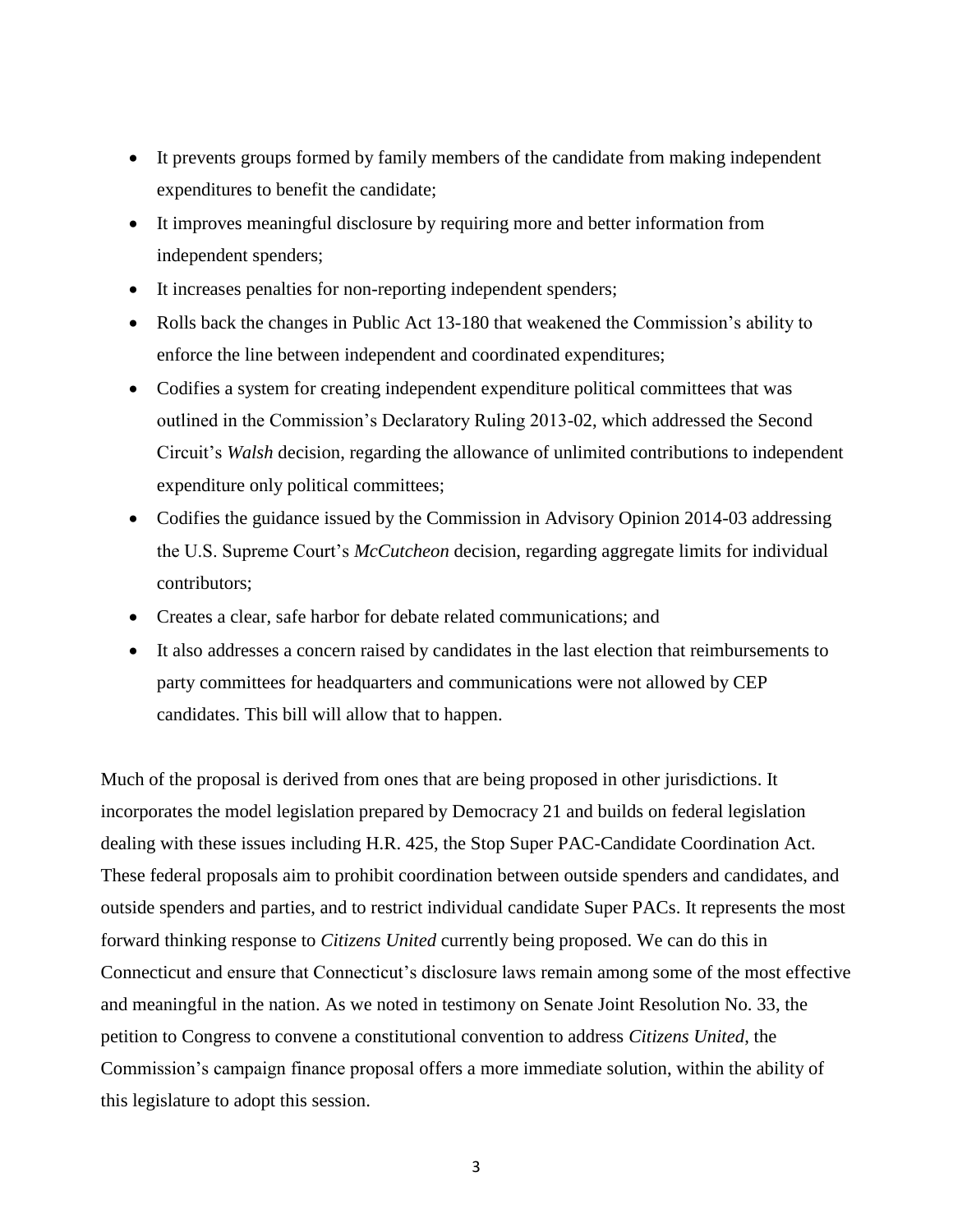There are several changes to the bill that we believe can be implemented in ways that would improve the bill, and that should be addressed to prevent unintended problems.

In Section 2 of the bill, language has changed in the definition of the new term "independent expenditure political committee." The idea is that these new committees can only make independent expenditures and not make contributions because they themselves can accept unlimited contributions. However, the logic that would restrict them from making contributions to other traditional committees, who have their own contribution limits, does not apply to contributions to other independent expenditure committees, which have no such limits. So the definition in our proposal was drafted to allow these types of contributions only. However, the language has now been amended in this bill to substitute the word "transfers" for "contributions" which may make sense linguistically, and perhaps even logically, but it has an unintended consequence, which may not be good. Specifically, it would allow these new independent expenditure committees to then "transfer" money to groups, who would then not be required to form political committees, as are most groups who receive "contributions." The term "contribution," as I am sure you know, is a term of art that is laced throughout our campaign finance statutes, and has significant legal importance. The end result—which was probably unintentional—is an easy way to route money down an avenue with substantially less disclosure. The substitution of "transfer" for "contribution" is also made in Sections 16, 17, 18, 19, and 20. We ask that this be corrected as the HB 5511 moves forward. A failure to do so could result in far less disclosure and result in an unintended weakening of the campaign finance system.

In Section 6, there is another issue. The purpose of the independent expenditure reporting provisions are to provide meaningful disclosure of persons who make or obligate to make independent expenditures. The concern is that spenders may mask their identity, and evade transparency and enforcement, if they are allowed to provide difficult to trace post office boxes instead of an adequate street address. The proposed change currently in H.B 5511 at lines 400-401 would allow an independent spender to merely disclose a post office box for the address. This can be fixed with the following language: "the mailing street address of such person." This would help achieve the purpose of this bill, to provide meaningful disclosure about independent spenders, which will help voters make informed decisions as they evaluate the meaning of a message.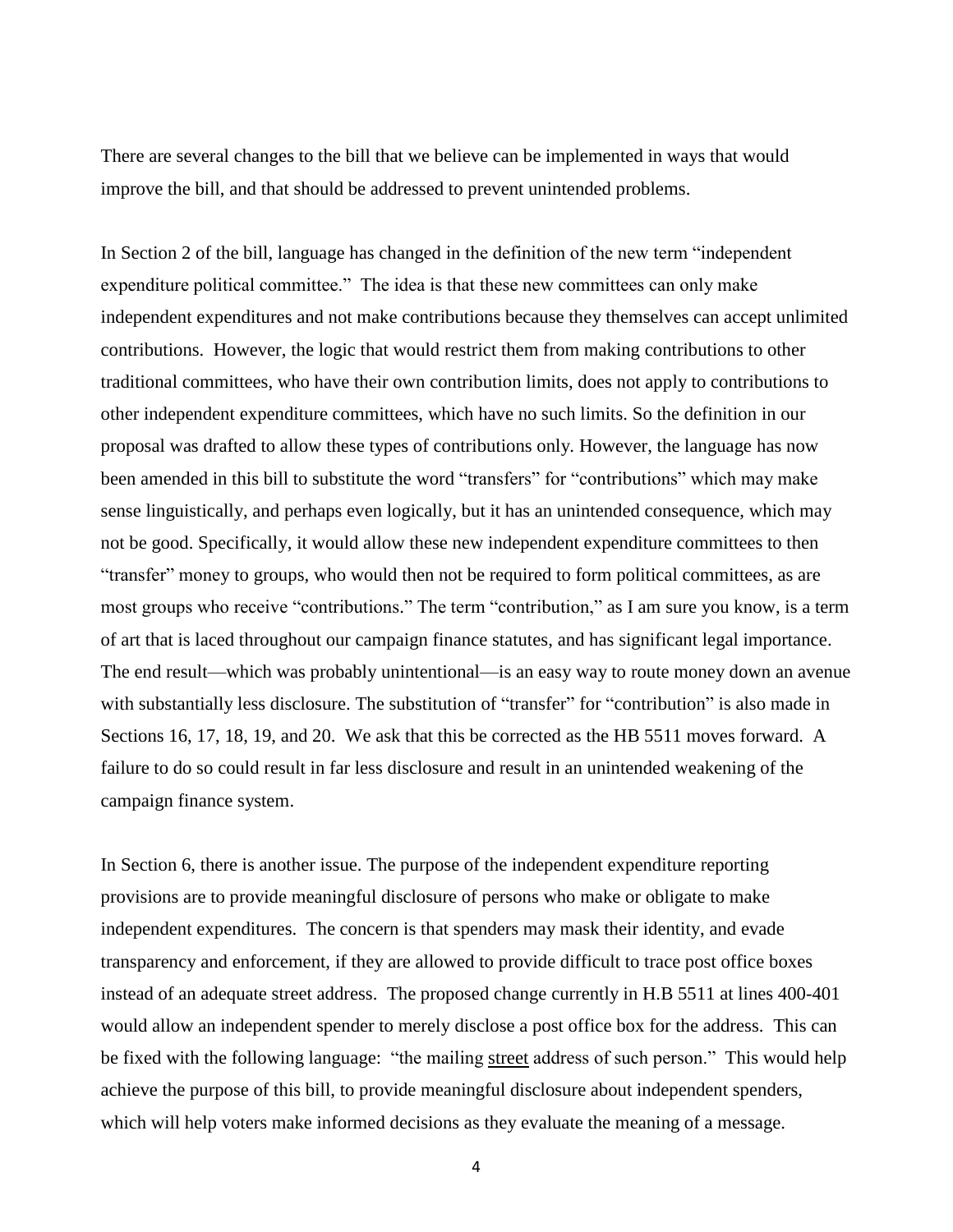Section 12 is based on our Commission's proposal, which addresses many questions and concerns raised to the Commission's staff about CEP committees who receive grant funds not being permitted to reimburse party committees or legislative leadership or caucus committees for shared headquarter space and certain communications that promote such candidates, where the committees and candidates had a prior agreement that the expenditure would be shared. As proposed, the language clarified the interaction between the statute and CEP regulations. The language proposed, however, has been changed slightly from our proposal. Although the adjustments seem small, we fear that they have large consequences. As currently written, the plain language suggests that candidates that are not specifically mentioned, such as candidates for municipal office or Judge of Probate, may no longer be able to reimburse for such previously-agreed upon shared expenditures. This probably wasn't the intent of the Committee. This can be fixed by using the language originally proposed: "A candidate committee, including a participating or nonparticipating committee, may" partake in such reimbursement. .

Having addressed these issues, I can still say that with this bill, the public will have more disclosure with respect to spending in elections and dark money will have a harder time finding its way into state elections. Also, enforcement will be less costly with respect to independent expenditures and compliance with the Citizens' Election Program.

However, there are two portions of this bill that we oppose. Specifically, important language in our proposal was changed in this bill, and additional language was added that serves to weaken the overall campaign finance system and has other disturbing ramifications. Changes made by this Committee in two sections in particular are serious cause for concern.

In Section 9, the language added by the committee in lines 666 – 668, appears to be an effort to substantially narrow the lawful purpose of a party committee and potentially raises serious Constitutional questions. The "lawful purpose" provision currently in effect for party committees includes "the promoting of … candidates of the party." The proposed language limits this to "the success of candidates of the party for nomination and election to public office or position subject to the requirements of this chapter." That seems to mean that a party committee can either decide to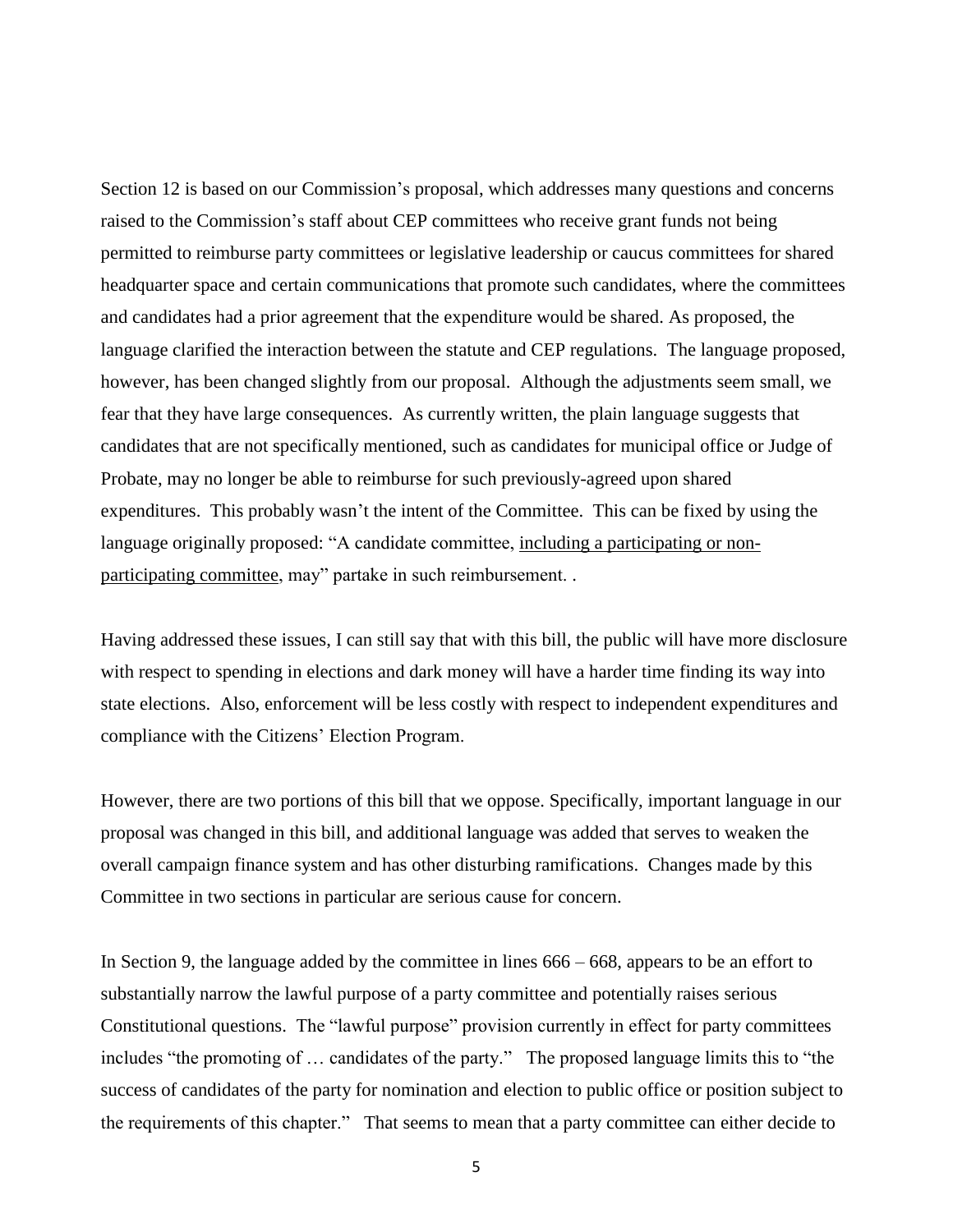NOT support federal candidates, like candidates for President, OR be forced to form a federal committee with a federal account in order to do so.

This is particularly troubling because this change to the definition of party committee, which redefines what a party can do particularly with respect to federal activity, is happening in the middle of litigation *about what and how a party can spend in federal and state elections*. Why was this language added? Why at this time?

The language in question was adopted over twenty years ago in Public Act 95-276 and has been working well since then. The language concerning party committees was only changed once – in Public Act 13-180 – to add party building activities. At that time, just a few years ago, this Committee opened the lawful purpose provisions of Connecticut political committees and broadened them. It opened the lawful purpose provision of Connecticut party committees and broadened it. That would have been a time to make technical or any other types of adjustments. Yet, none were made.

Now, when a decision is expected any day from the Court, this Committee is proposing language which appears to be intended to drastically narrow the lawful purpose of a Connecticut party committee.

We would welcome any explanation for why this change is being proposed at this time.

In conjunction with this, in Section 5 of the bill, language has been removed so that now the bill would seem to endorse the creation by party and political committees of surrogate groups that would somehow be considered independent of themselves, if that's even possible. And there doesn't seem to be any good reason for it that we can ascertain.

This change seems to ignore the very definition of independent expenditure, which includes independence from party and political committees, not just candidates and candidate committees. If permitted, and followed through with, this changed language makes it so that party and political committees can more easily evade contribution limits. Committees could, arguably, set up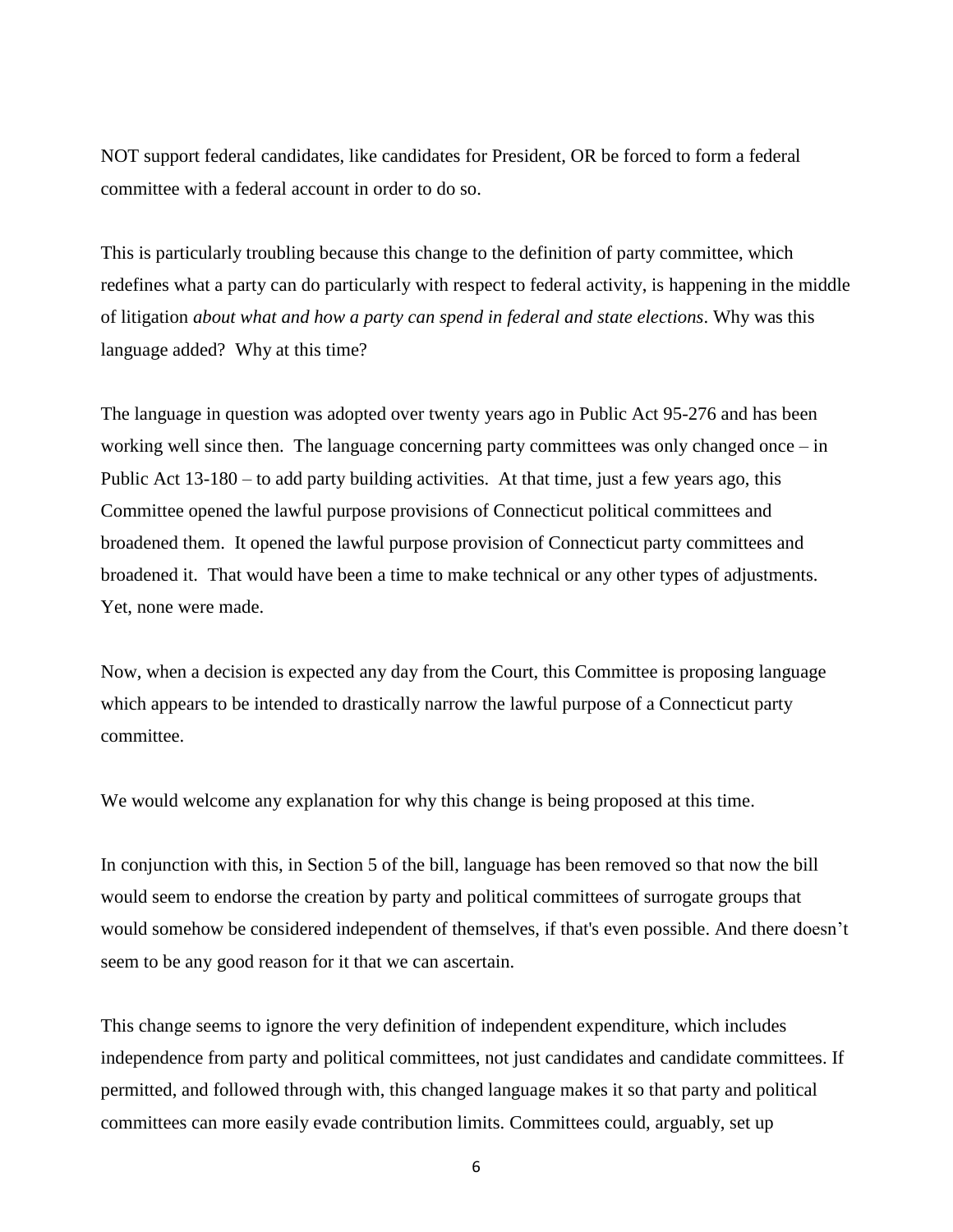associated groups that could accept unlimited sums of money, yet coordinate with the committees. This is most troubling with respect to party committees which are basically assumed to be coordinating with candidates of their own party, and have been granted by the legislature in Connecticut generous avenues by which to do so, via organization expenditures. Since the organization expenditure limits have been removed already for state parties in P.A. 13-180, this would create a free-for-all whereby parties could have a two-headed beast, one that could raise unlimited funds and spend on quote-unquote "independent expenditures," and the other that can coordinate with candidates and spend on unlimited organization expenditures. The language originally proposed by the Commission was intended to provide clear, bright lines to prevent long, drawn out, costly litigation in the future.

Combined, these changes in Sections 5 and 9 would harm the campaign finance system in this state by creating an avenue and a self-created need for parallel campaign finance systems, nominally regulated by federal law, that are substantially weaker than Connecticut's painstakingly created, highly-effective system. Ultimately, these changes lay a path for the circumvention of campaign finance rules. Which, if there is a positive take away from this, means that they are currently working.

Legislation eroding what this legislature has so carefully built as a legal bulwark between its citizens and the flood of corruption scandals at every level of government is – puzzling, at best. At a time when the purpose and permissible expenditures of party committees is before the Court and a decision is due any day, it is -- surprising -- that this Committee is proposing language on these topics that weaken the established, effective law.

Again, if there is a reasonable explanation for these changes, it would be welcome.

Otherwise, we urge this committee to remove these proposed changes. It should not insert into a disclosure bill provisions that may be used to justify circumvention of the disclosure it seeks to provide the citizens of Connecticut.